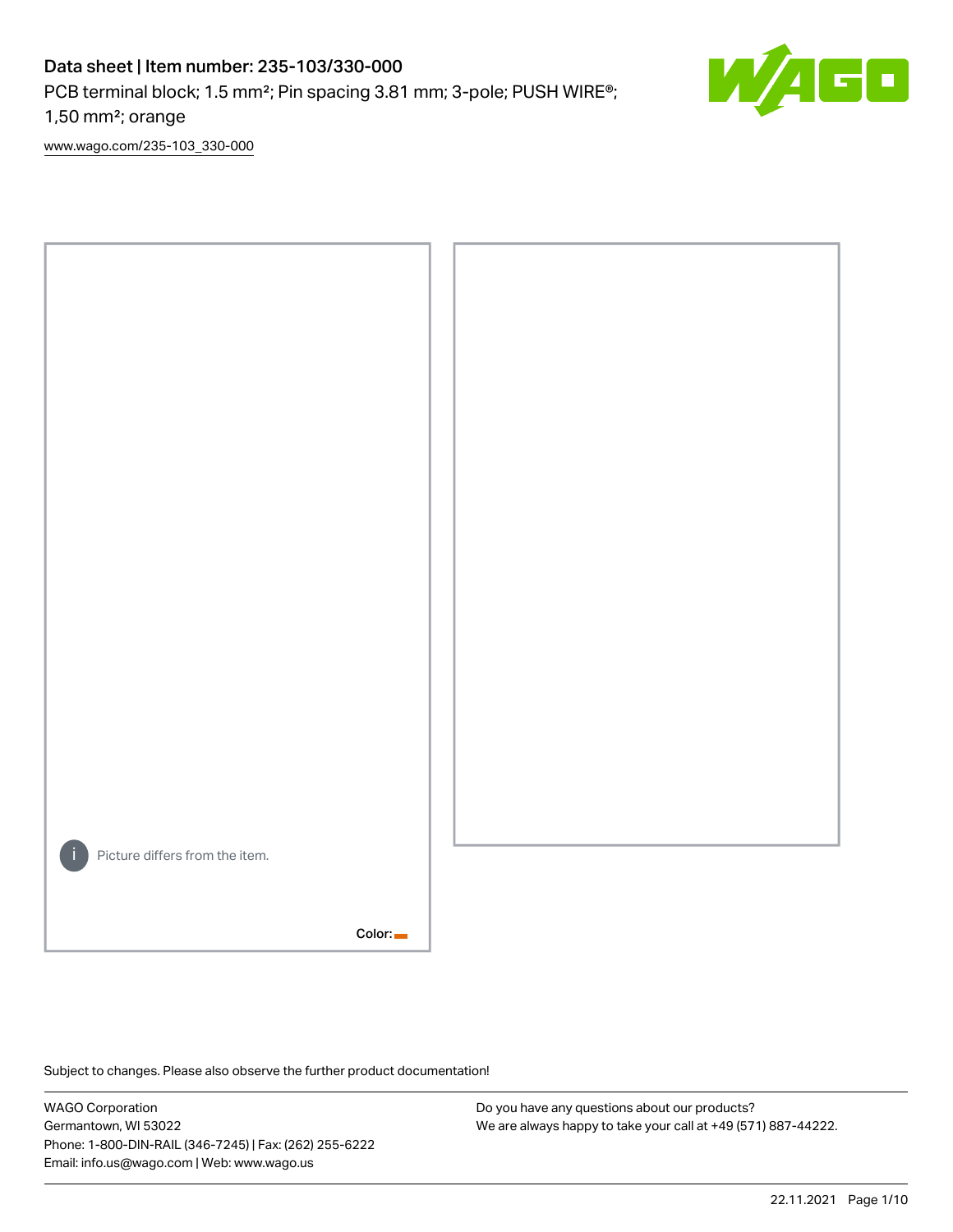

Dimensions in mm

 $L =$  (pole no. x pin spacing) + 1.5 mm

#### Item description

- $\blacksquare$  Low-profile terminal strips with screwdriver-actuated PUSH WIRE<sup>®</sup> termination
- **Push-in termination of solid conductors**
- $\blacksquare$ Double solder pins for high mechanical stability
- П Conductor removal via screwdriver (2.5 mm blade width)

Subject to changes. Please also observe the further product documentation!

WAGO Corporation Germantown, WI 53022 Phone: 1-800-DIN-RAIL (346-7245) | Fax: (262) 255-6222 Email: info.us@wago.com | Web: www.wago.us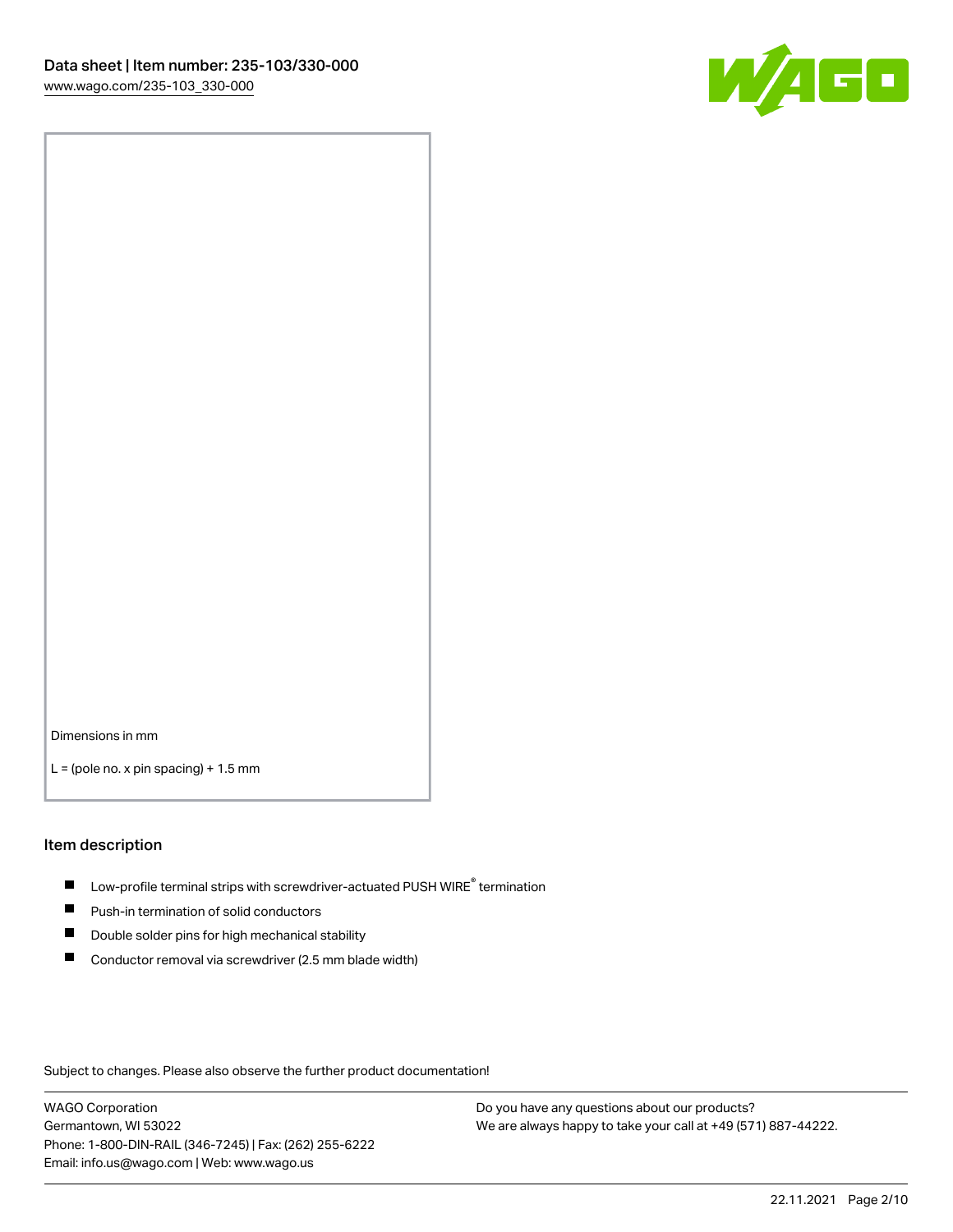

## Data Notes

| Other pole numbers                                               |
|------------------------------------------------------------------|
| Other colors                                                     |
| Mixed-color PCB connector strips                                 |
| Direct marking                                                   |
| Other versions (or variants) can be requested from WAGO Sales or |
| configured at https://configurator.wago.com/                     |
|                                                                  |

## Electrical data

## IEC Approvals

| Ratings per                 | IEC/EN 60664-1                                                        |
|-----------------------------|-----------------------------------------------------------------------|
| Rated voltage (III / 3)     | 200 V                                                                 |
| Rated surge voltage (III/3) | 4 <sub>k</sub> V                                                      |
| Rated voltage (III/2)       | 320 V                                                                 |
| Rated surge voltage (III/2) | 4 <sub>k</sub> V                                                      |
| Nominal voltage (II/2)      | 500 V                                                                 |
| Rated surge voltage (II/2)  | 4 <sub>k</sub> V                                                      |
| Rated current               | 17.5A                                                                 |
| Legend (ratings)            | $(III / 2)$ $\triangle$ Overvoltage category III / Pollution degree 2 |

## UL Approvals

| Approvals per                  | UL 1059 |
|--------------------------------|---------|
| Rated voltage UL (Use Group B) | 300 V   |
| Rated current UL (Use Group B) | 10 A    |
| Rated voltage UL (Use Group D) | 300 V   |
| Rated current UL (Use Group D) | 10 A    |

## CSA Approvals

| Rated voltage CSA (Use Group B) | 300 V |
|---------------------------------|-------|
| Rated current CSA (Use Group B) | 10 A  |

## Connection data

| Total number of connection points |  |
|-----------------------------------|--|
| Total number of potentials        |  |

Subject to changes. Please also observe the further product documentation!

| <b>WAGO Corporation</b>                                | Do you have any questions about our products?                 |
|--------------------------------------------------------|---------------------------------------------------------------|
| Germantown, WI 53022                                   | We are always happy to take your call at +49 (571) 887-44222. |
| Phone: 1-800-DIN-RAIL (346-7245)   Fax: (262) 255-6222 |                                                               |
| Email: info.us@wago.com   Web: www.wago.us             |                                                               |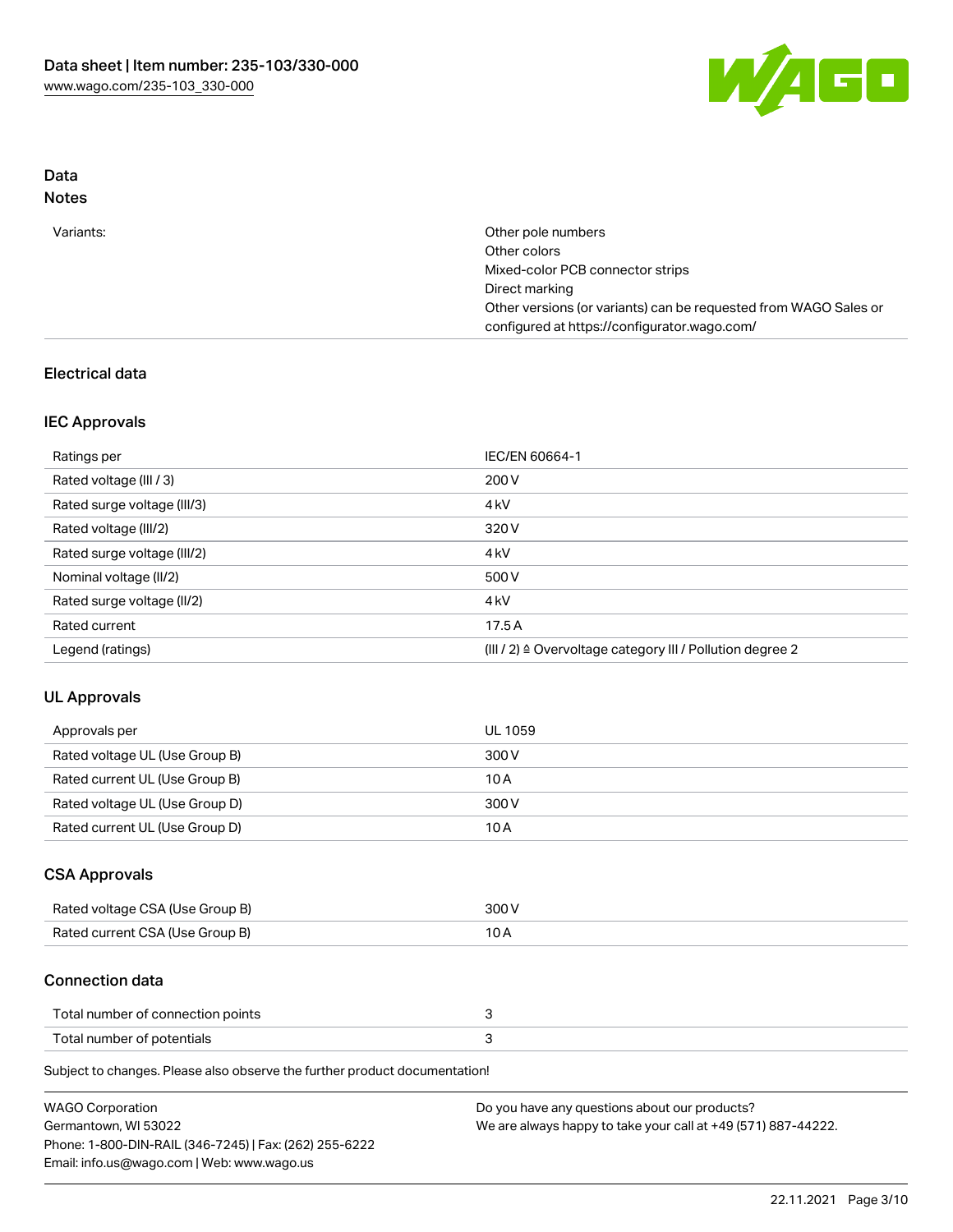

| Number of connection types |  |
|----------------------------|--|
| Number of levels           |  |

## Connection 1

#### Connection technology PUSH WIRE®

| ັ                                                 | <b>PUSH WIRE</b>                      |
|---------------------------------------------------|---------------------------------------|
| Actuation type                                    | Operating tool                        |
| Solid conductor                                   | $0.51.5$ mm <sup>2</sup> / 20  16 AWG |
| Fine-stranded conductor; with insulated ferrule   | $0.250.75$ mm <sup>2</sup>            |
| Fine-stranded conductor; with uninsulated ferrule | $0.250.75$ mm <sup>2</sup>            |
| Strip length                                      | $910$ mm $/0.350.39$ inch             |
| Conductor connection direction to PCB             | 0°                                    |
| Number of poles                                   | 3                                     |
|                                                   |                                       |

## Physical data

| Pin spacing                          | 3.81 mm / 0.15 inch   |
|--------------------------------------|-----------------------|
| Width                                | 12.93 mm / 0.509 inch |
| Height                               | 12.8 mm / 0.504 inch  |
| Height from the surface              | 9.2 mm / 0.362 inch   |
| Depth                                | 12.5 mm / 0.492 inch  |
| Solder pin length                    | 3.6 <sub>mm</sub>     |
| Solder pin dimensions                | $0.8 \times 0.4$ mm   |
| Drilled hole diameter with tolerance | $1^{(+0.1)}$ mm       |

## PCB contact

| PCB Contact                         | THT                                      |
|-------------------------------------|------------------------------------------|
| Solder pin arrangement              | over the entire terminal strip (in-line) |
| Number of solder pins per potential |                                          |

## Material data

| Color                       | orange                                |
|-----------------------------|---------------------------------------|
| Material group              |                                       |
| Insulation material         | Polyamide (PA66)                      |
| Flammability class per UL94 | V0                                    |
| Clamping spring material    | Chrome nickel spring steel (CrNi)     |
| Contact material            | Electrolytic copper $(E_{\text{Cl}})$ |

Subject to changes. Please also observe the further product documentation!

| <b>WAGO Corporation</b>                                | Do you have any questions about our products?                 |
|--------------------------------------------------------|---------------------------------------------------------------|
| Germantown, WI 53022                                   | We are always happy to take your call at +49 (571) 887-44222. |
| Phone: 1-800-DIN-RAIL (346-7245)   Fax: (262) 255-6222 |                                                               |
| Email: info.us@wago.com   Web: www.wago.us             |                                                               |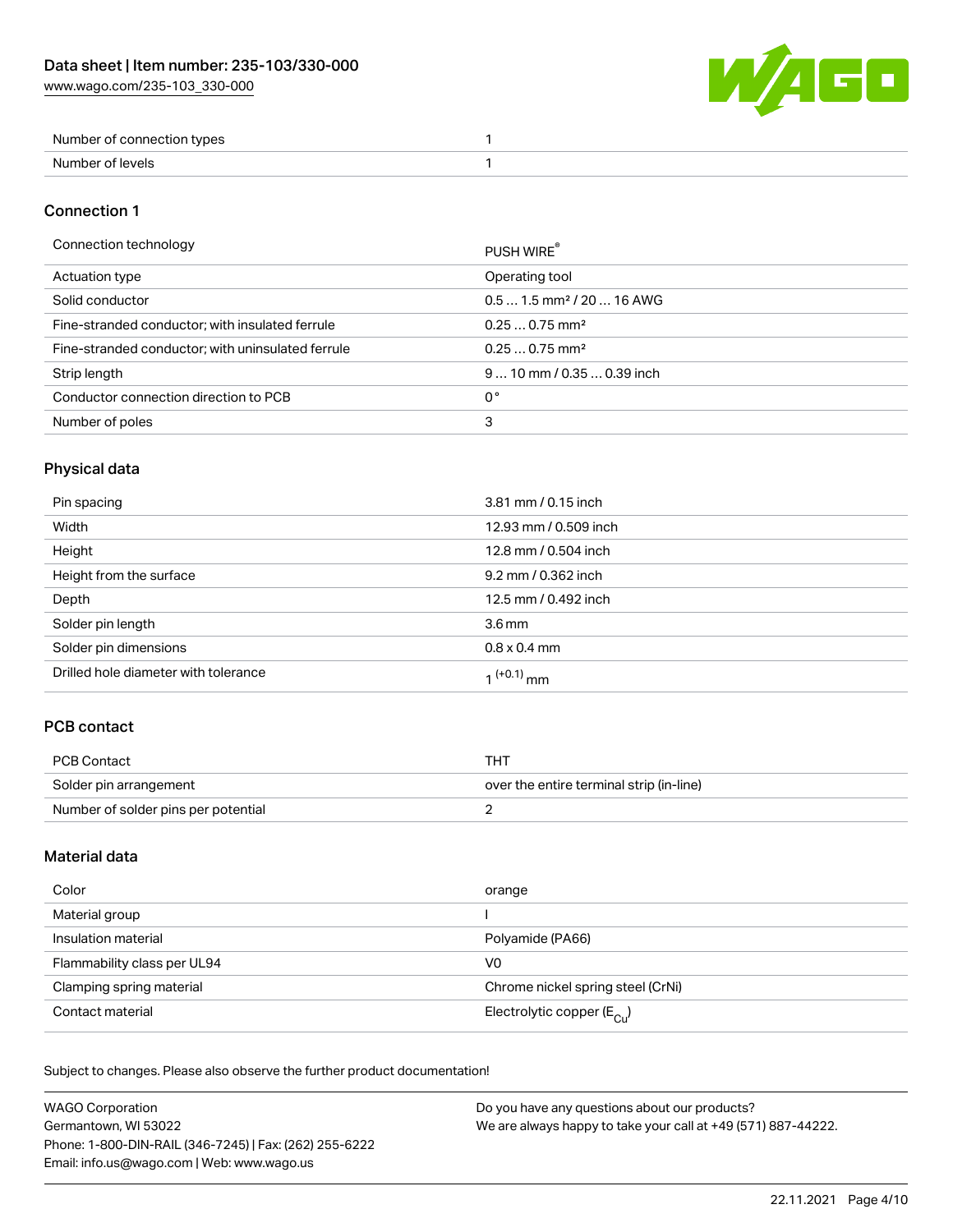[www.wago.com/235-103\\_330-000](http://www.wago.com/235-103_330-000)



| Contact plating | tin-plated |
|-----------------|------------|
| Fire load       | $0.028$ MJ |
| Weight          | 1.7 g      |

## Environmental requirements

Limit temperature range  $-60... +105$  °C

## Commercial data

| Product Group         | 4 (Printed Circuit) |
|-----------------------|---------------------|
| PU (SPU)              | 360 (90) Stück      |
| Packaging type        | box                 |
| Country of origin     | <b>CH</b>           |
| <b>GTIN</b>           | 4044918828406       |
| Customs tariff number | 8536904000          |

## Approvals / Certificates

## Country specific Approvals

| Logo | Approval                                            | <b>Additional Approval Text</b> | Certificate<br>name  |
|------|-----------------------------------------------------|---------------------------------|----------------------|
|      | <b>CCA</b><br>DEKRA Certification B.V.              | EN 60947                        | NTR NL-<br>7144      |
| KEMA | <b>CCA</b><br>DEKRA Certification B.V.              | EN 60947                        | 2149549.02           |
|      | <b>CCA</b><br>DEKRA Certification B.V.              | EN 60998                        | <b>NTRNL</b><br>6919 |
|      | <b>CCA</b><br>DEKRA Certification B.V.              | EN 60947-7-4                    | NTR NL-<br>7774      |
|      | <b>VDE</b><br>VDE Prüf- und Zertifizierungsinstitut | EN 60947                        | 40029328             |

Subject to changes. Please also observe the further product documentation!

| <b>WAGO Corporation</b>                                | Do you have any questions about our products?                 |
|--------------------------------------------------------|---------------------------------------------------------------|
| Germantown. WI 53022                                   | We are always happy to take your call at +49 (571) 887-44222. |
| Phone: 1-800-DIN-RAIL (346-7245)   Fax: (262) 255-6222 |                                                               |
| Email: info.us@wago.com   Web: www.wago.us             |                                                               |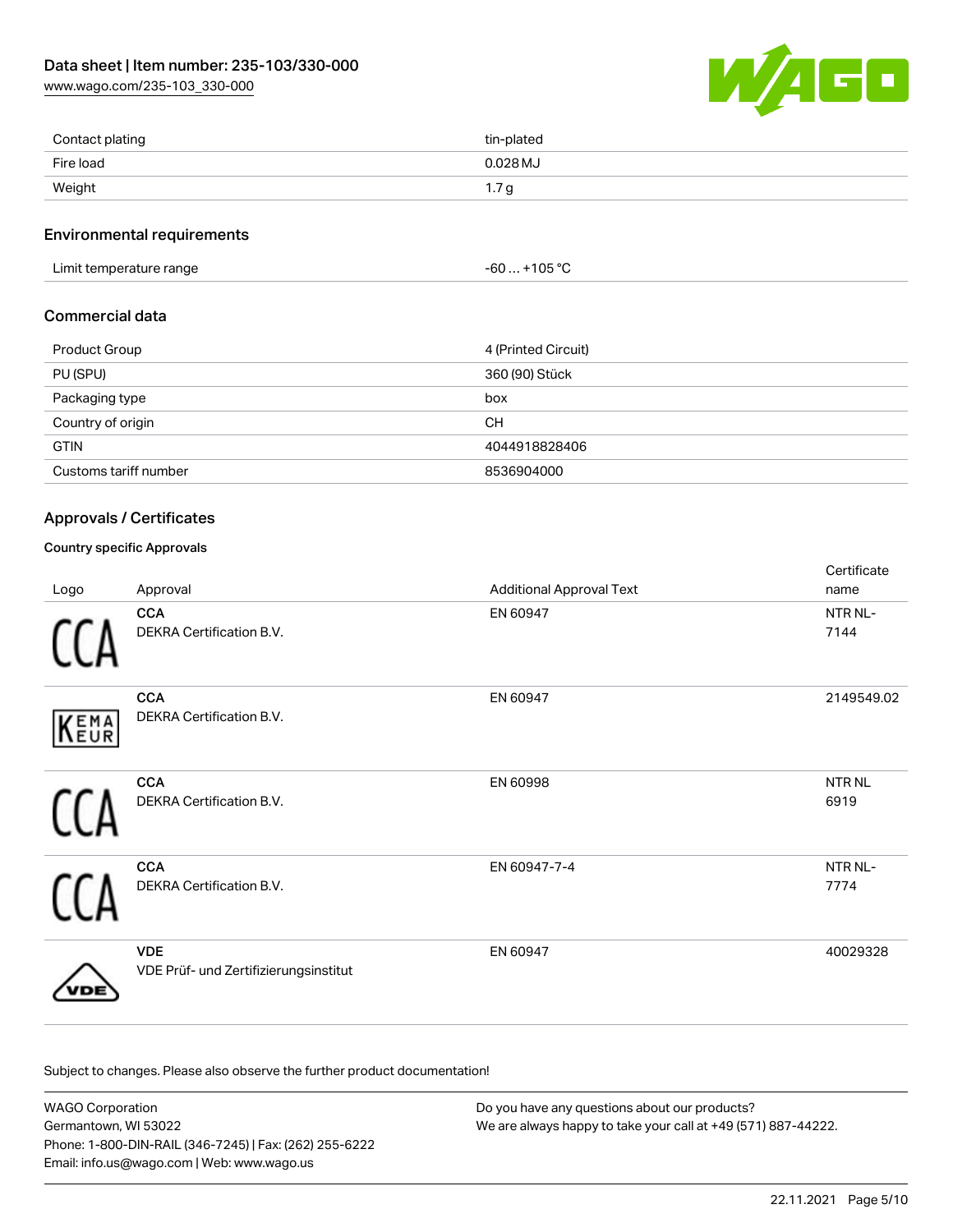

#### Ship Approvals

| Logo | Approval                                  | <b>Additional Approval Text</b> | Certificate<br>name               |
|------|-------------------------------------------|---------------------------------|-----------------------------------|
| ABS  | <b>ABS</b><br>American Bureau of Shipping |                                 | $19-$<br>HG1869876-<br><b>PDA</b> |
|      | <b>DNV GL</b>                             | $\overline{\phantom{0}}$        | TAE000016Z                        |
|      | Det Norske Veritas, Germanischer Lloyd    |                                 |                                   |
|      |                                           |                                 |                                   |

#### Optional accessories

Tools

| Operating tool  |                                                                                                                   |                      |
|-----------------|-------------------------------------------------------------------------------------------------------------------|----------------------|
|                 | Item no.: 210-657                                                                                                 |                      |
|                 | Operating tool; Blade: 3.5 x 0.5 mm; with a partially insulated shaft; short; multicoloured                       | www.wago.com/210-657 |
|                 | Item no.: 210-720                                                                                                 |                      |
|                 | Operating tool; Blade: 3.5 x 0.5 mm; with a partially insulated shaft; multicoloured                              | www.wago.com/210-720 |
| <b>Ferrules</b> |                                                                                                                   |                      |
| Ferrule         |                                                                                                                   |                      |
|                 | Item no.: 216-101                                                                                                 |                      |
|                 | Ferrule; Sleeve for 0.5 mm <sup>2</sup> / AWG 22; uninsulated; electro-tin plated; silver-colored                 | www.wago.com/216-101 |
|                 | Item no.: 216-102                                                                                                 |                      |
|                 | Ferrule; Sleeve for 0.75 mm <sup>2</sup> / AWG 20; uninsulated; electro-tin plated; silver-colored                | www.wago.com/216-102 |
|                 | Item no.: 216-122                                                                                                 |                      |
|                 | Ferrule; Sleeve for 0.75 mm <sup>2</sup> / AWG 20; uninsulated; electro-tin plated; silver-colored                | www.wago.com/216-122 |
|                 | Item no.: 216-142                                                                                                 |                      |
|                 | Ferrule; Sleeve for 0.75 mm <sup>2</sup> / 18 AWG; uninsulated; electro-tin plated; electrolytic copper; gastight | www.wago.com/216-142 |
|                 | crimped; acc. to DIN 46228, Part 1/08.92                                                                          |                      |
|                 | Item no.: 216-132                                                                                                 | www.wago.com/216-132 |
|                 | Ferrule; Sleeve for 0.34 mm <sup>2</sup> / AWG 24; uninsulated; electro-tin plated                                |                      |
| i.              | Item no.: 216-121                                                                                                 |                      |
|                 | Ferrule; Sleeve for 0.5 mm <sup>2</sup> / AWG 22; uninsulated; electro-tin plated; silver-colored                 | www.wago.com/216-121 |
|                 | Item no.: 216-131                                                                                                 |                      |
|                 | Ferrule; Sleeve for 0.25 mm <sup>2</sup> / AWG 24; uninsulated; electro-tin plated; silver-colored                | www.wago.com/216-131 |
|                 | Item no.: 216-141                                                                                                 |                      |
|                 | Ferrule; Sleeve for 0.5 mm <sup>2</sup> / 20 AWG; uninsulated; electro-tin plated; electrolytic copper; gastight  | www.wago.com/216-141 |
|                 | crimped; acc. to DIN 46228, Part 1/08.92                                                                          |                      |
|                 | Item no.: 216-152                                                                                                 |                      |

Subject to changes. Please also observe the further product documentation!

WAGO Corporation Germantown, WI 53022 Phone: 1-800-DIN-RAIL (346-7245) | Fax: (262) 255-6222 Email: info.us@wago.com | Web: www.wago.us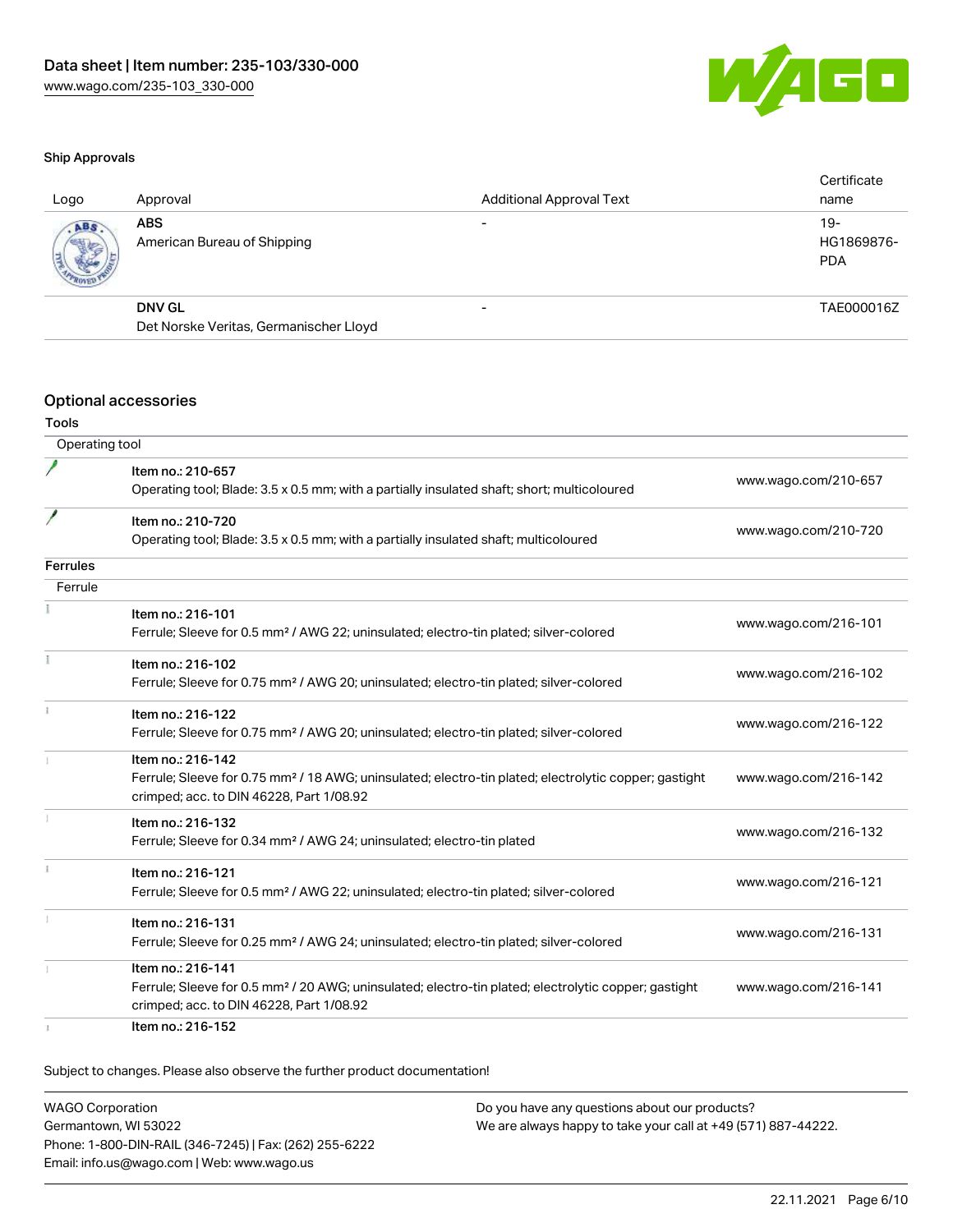

Ferrule; Sleeve for 0.34 mm² / AWG 24; uninsulated; electro-tin plated [www.wago.com/216-152](http://www.wago.com/216-152)

|                     | Item no.: 216-202<br>Ferrule; Sleeve for 0.75 mm <sup>2</sup> / 18 AWG; insulated; electro-tin plated; gray                                                                            | www.wago.com/216-202             |
|---------------------|----------------------------------------------------------------------------------------------------------------------------------------------------------------------------------------|----------------------------------|
| ı                   | Item no.: 216-151<br>Ferrule; Sleeve for 0.25 mm <sup>2</sup> / AWG 24; uninsulated; electro-tin plated                                                                                | www.wago.com/216-151             |
|                     | Item no.: 216-201<br>Ferrule; Sleeve for 0.5 mm <sup>2</sup> / 20 AWG; insulated; electro-tin plated; white                                                                            | www.wago.com/216-201             |
|                     | Item no.: 216-241<br>Ferrule; Sleeve for 0.5 mm <sup>2</sup> / 20 AWG; insulated; electro-tin plated; electrolytic copper; gastight<br>crimped; acc. to DIN 46228, Part 4/09.90; white | www.wago.com/216-241             |
|                     | Item no.: 216-242<br>Ferrule; Sleeve for 0.75 mm <sup>2</sup> / 18 AWG; insulated; electro-tin plated; electrolytic copper; gastight<br>crimped; acc. to DIN 46228, Part 4/09.90; gray | www.wago.com/216-242             |
|                     | Item no.: 216-222<br>Ferrule; Sleeve for 0.75 mm <sup>2</sup> / 18 AWG; insulated; electro-tin plated; gray                                                                            | www.wago.com/216-222             |
|                     | Item no.: 216-221<br>Ferrule; Sleeve for 0.5 mm <sup>2</sup> / 20 AWG; insulated; electro-tin plated; white                                                                            | www.wago.com/216-221             |
|                     | Item no.: 216-262<br>Ferrule; Sleeve for 0.75 mm <sup>2</sup> / 18 AWG; insulated; electro-tin plated; electrolytic copper; gastight<br>crimped; acc. to DIN 46228, Part 4/09.90; gray | www.wago.com/216-262             |
|                     | Item no.: 216-301<br>Ferrule; Sleeve for 0.25 mm <sup>2</sup> / AWG 24; insulated; electro-tin plated; yellow                                                                          | www.wago.com/216-301             |
|                     | Item no.: 216-321<br>Ferrule; Sleeve for 0.25 mm <sup>2</sup> / AWG 24; insulated; electro-tin plated; yellow                                                                          | www.wago.com/216-321             |
| ł                   | Item no.: 216-322<br>Ferrule; Sleeve for 0.34 mm <sup>2</sup> / 22 AWG; insulated; electro-tin plated; green                                                                           | www.wago.com/216-322             |
|                     | Item no.: 216-302<br>Ferrule; Sleeve for 0.34 mm <sup>2</sup> / 22 AWG; insulated; electro-tin plated; light turquoise                                                                 | www.wago.com/216-302             |
| Marking accessories |                                                                                                                                                                                        |                                  |
| Marking strip       |                                                                                                                                                                                        |                                  |
|                     | Item no.: 210-332/381-202<br>Marking strips; as a DIN A4 sheet; MARKED; 1-16 (160x); Height of marker strip: 3 mm; Strip length 182<br>mm; Horizontal marking; Self-adhesive; white    | www.wago.com/210-332<br>/381-202 |
|                     | Item no.: 210-332/381-206<br>Marking strips; as a DIN A4 sheet; MARKED; 33-48 (160x); Height of marker strip: 3 mm; Strip length<br>182 mm; Horizontal marking; Self-adhesive; white   | www.wago.com/210-332<br>/381-206 |
|                     | Item no.: 210-332/381-205<br>Marking strips; as a DIN A4 sheet; MARKED; 1-32 (80x); Height of marker strip: 3 mm; Strip length 182<br>mm; Horizontal marking; Self-adhesive; white     | www.wago.com/210-332<br>/381-205 |
|                     | Subject to changes. Please also observe the further product documentation!                                                                                                             |                                  |

WAGO Corporation Germantown, WI 53022 Phone: 1-800-DIN-RAIL (346-7245) | Fax: (262) 255-6222 Email: info.us@wago.com | Web: www.wago.us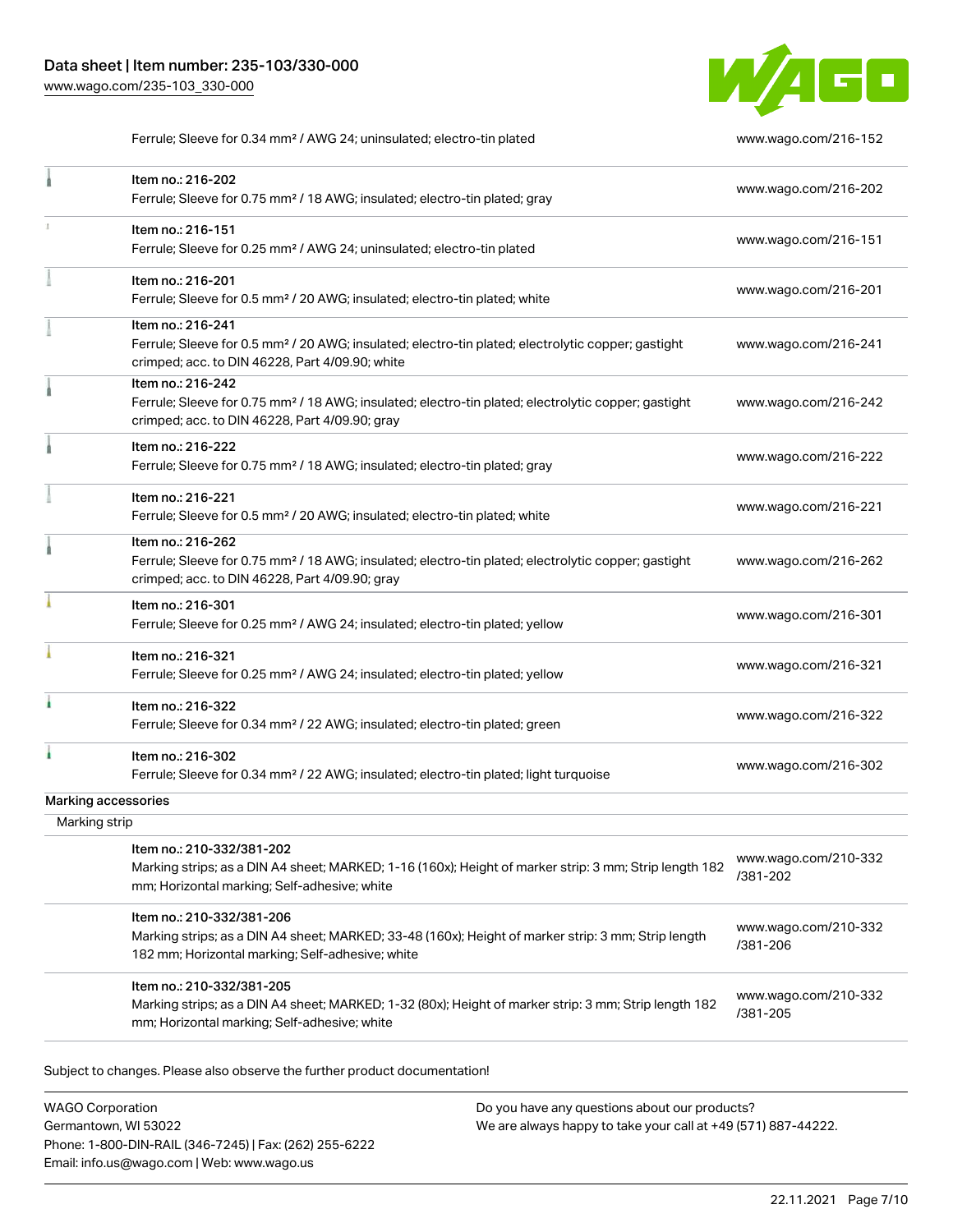

[www.wago.com/210-332](http://www.wago.com/210-332/381-204)

[/381-204](http://www.wago.com/210-332/381-204)

#### Item no.: 210-332/381-204

Marking strips; as a DIN A4 sheet; MARKED; 17-32 (160x); Height of marker strip: 3 mm; Strip length 182 mm; Horizontal marking; Self-adhesive; white

## Downloads Documentation

# Additional Information

| Additional Information<br>Technical explanations | 2019 Apr 3 | pdf<br>2.0 MB   | Download |
|--------------------------------------------------|------------|-----------------|----------|
|                                                  |            | pdf<br>125.0 kB | Download |

#### CAD files

#### CAE data

| EPLAN Data Portal 235-103/330-000 | URL | Download |
|-----------------------------------|-----|----------|
| ZUKEN Portal 235-103/330-000      | URL | Download |
| EPLAN Data Portal 235-103/330-000 | URL | Download |

#### PCB Design

| Symbol and Footprint 235-103/330-000                                                | URL | Download |
|-------------------------------------------------------------------------------------|-----|----------|
| CAx data for your PCB design, consisting of "schematic symbols and PCB footprints", |     |          |
| allow easy integration of the WAGO component into your development environment.     |     |          |

#### Supported formats:

- $\blacksquare$ Accel EDA 14 & 15
- $\blacksquare$ Altium 6 to current version
- П Cadence Allegro
- $\blacksquare$ **DesignSpark**
- Eagle Libraries  $\blacksquare$
- KiCad  $\blacksquare$
- П Mentor Graphics BoardStation
- $\blacksquare$ Mentor Graphics Design Architect
- $\blacksquare$ Mentor Graphics Design Expedition 99 and 2000
- П OrCAD 9.X PCB and Capture
- П PADS PowerPCB 3, 3.5, 4.X, and 5.X

Subject to changes. Please also observe the further product documentation!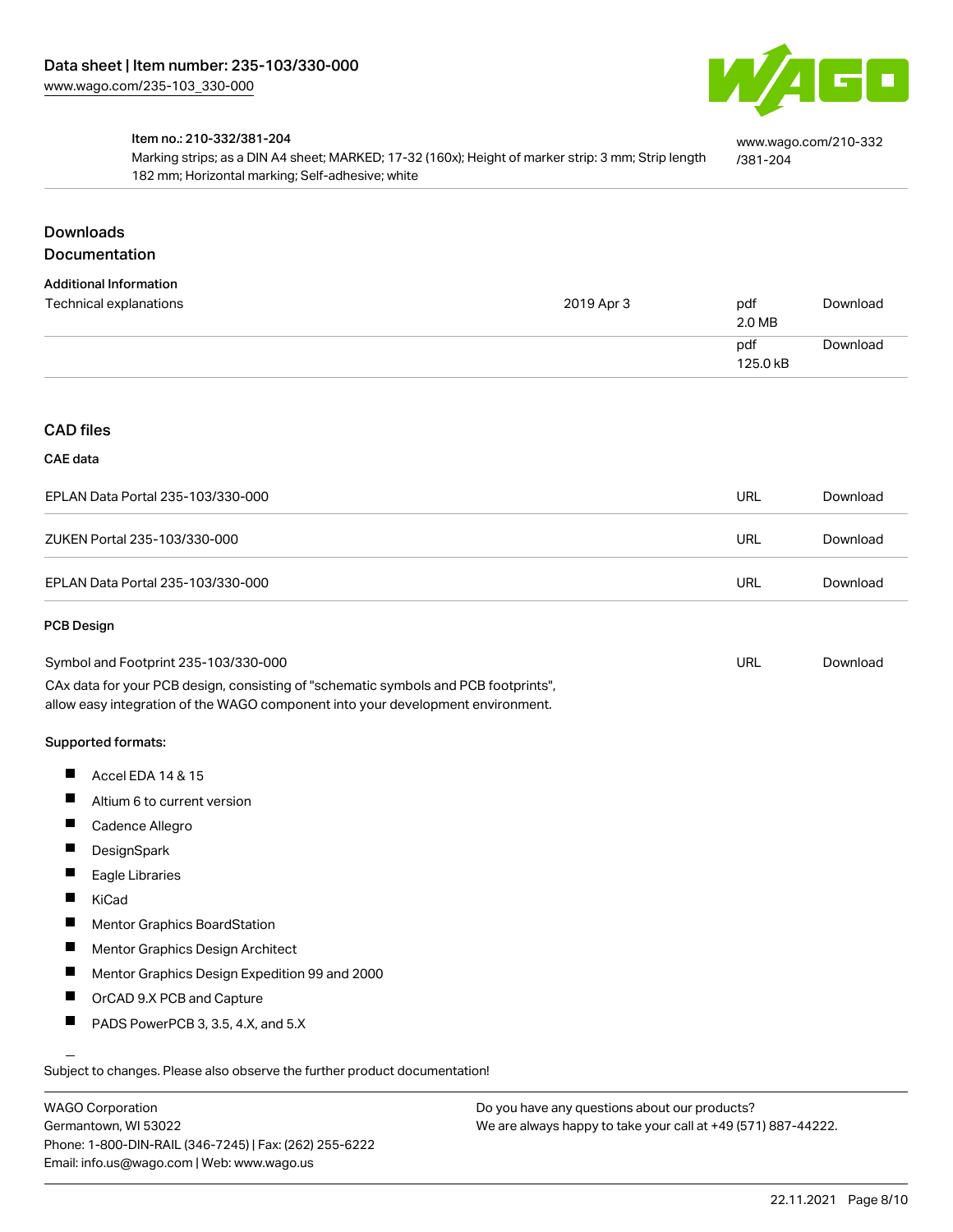

- **PADS PowerPCB and PowerLogic 3.0**
- $\blacksquare$ PCAD 2000, 2001, 2002, 2004, and 2006
- $\blacksquare$ Pulsonix 8.5 or newer
- $\blacksquare$ **STL**
- П 3D STEP
- $\blacksquare$ TARGET 3001!
- $\blacksquare$ View Logic ViewDraw
- $\blacksquare$ Quadcept
- $\blacksquare$ Zuken CadStar 3 and 4
- $\blacksquare$ Zuken CR-5000 and CR-8000

PCB Component Libraries (EDA), PCB CAD Library Ultra Librarian

## CAD data

| 2D/3D Models 235-103/330-000                                                                                           | URL | Download |
|------------------------------------------------------------------------------------------------------------------------|-----|----------|
|                                                                                                                        |     |          |
| <b>Environmental Product Compliance</b>                                                                                |     |          |
| <b>Compliance Search</b>                                                                                               |     |          |
| Environmental Product Compliance 235-103/330-000                                                                       | URL | Download |
| PCB terminal block; 1.5 mm <sup>2</sup> ; Pin spacing 3.81 mm; 3-pole; PUSH WIRE <sup>®</sup> ; 1,50 mm <sup>2</sup> ; |     |          |
| orange                                                                                                                 |     |          |

## Installation Notes



Inserting a solid conductor via push-in termination.

## Conductor removal

Subject to changes. Please also observe the further product documentation!

WAGO Corporation Germantown, WI 53022 Phone: 1-800-DIN-RAIL (346-7245) | Fax: (262) 255-6222 Email: info.us@wago.com | Web: www.wago.us